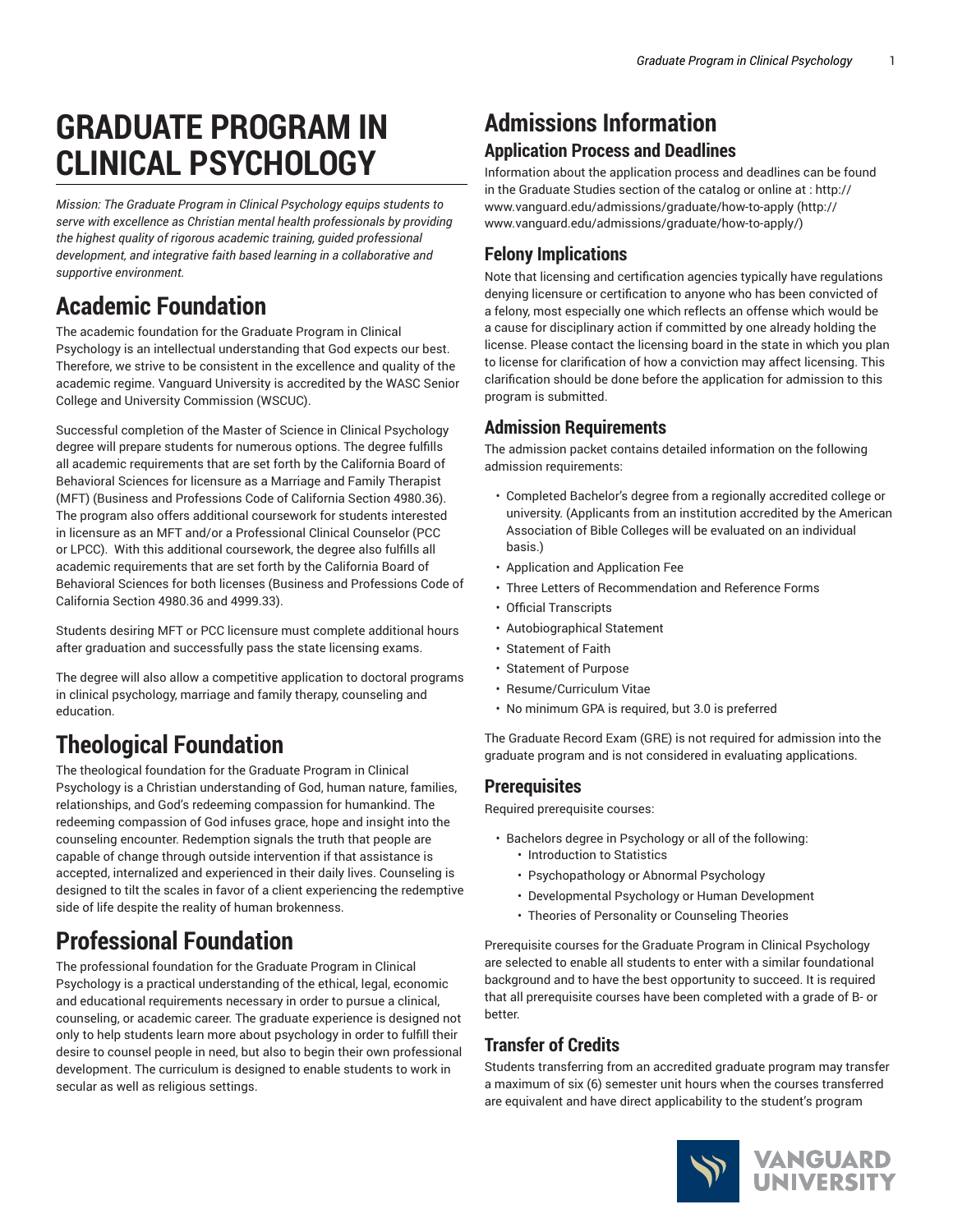design. A transfer request must be approved by the Director of the Graduate Program in Clinical Psychology prior to admission. This transfer policy applies only to students in Regular Standing at the time of their admission.

## **Tuition Scholarships Grad Academic Scholarship**

# Available to graduate students who are enrolled at least half time

demonstrating a 3.5 or higher GPA. If the Cumulative GPA is below all academic categories, the student will no longer be eligible for an academic award in subsequent years.

## **Graduate Psychology Services**

The Graduate Program in Clinical Psychology is housed within a professional building with space designed exclusively for our graduate students and with graduate learning in mind. The space includes offices for the program faculty and staff; comfortable classrooms appropriate for adult learners; therapy training room; a computer lab; and a student lounge with kitchen and patio.

Resources that are maintained within our facility and are available exclusively to our students include psychological assessment tools, videos, computer software, and a collection of psychology and counseling references including books and access to electronic journals.

## **Academic Policies**

Information about Academic Policies which apply to all graduate students can be found in the Graduate Studies section of the catalog. Information specific to students in the Graduate Clinical Psychology program can be found below.

## **Course Registration and Schedule Changes**

Please see the Graduate Studies section of the Catalog or information posted online for the policies and procedures concerning course registration.

## **Classification of Students REGULAR STANDING**

Students who meet all of the requirements for entrance into the program and who are admitted without reservation, are granted Regular Standing in the Graduate Program in Clinical Psychology.

### **PROVISIONAL STANDING**

Students who intend to obtain a Master of Science degree in Clinical Psychology but have not met all of the admission requirements of the program may be eligible for admission as a student with Provisional Standing. Such admission is at the discretion of the Graduate Program in Clinical Psychology. Move to Regular Standing will be considered after all undergraduate course prerequisites are completed with a letter grade of "B-" or better and/or after demonstrating the ability to do graduate level work by completing nine (9) units with a "B" or better letter grade in each course.

After successfully meeting the requirements for Regular Standing, students will be moved to Regular Standing. If they have failed to successfully meet the requirements, they will be recommended for dismissal.

### **PROBATIONARY STANDING**

Students are placed in Probationary Standing for academic and/or for professional/clinical reasons. Students may be in Probationary Standing for one semester only. If after one semester of Probationary Standing the student is not able to regain Regular Standing they may be dismissed from the graduate program. Students with Probationary Standing should meet with their faculty advisor regularly through the probationary semester.

#### **Academic Probation**

Students admitted to the graduate program with Regular Standing who later receive a cumulative grade point average below 3.0 will be changed to Probationary Standing. Students with such standing must obtain both a cumulative and current grade point average of 3.0 or greater the following semester. If after one semester of Probationary Standing the student is not able to obtain a grade point average of "B" or better (3.0) they will be recommended for dismissal. The likelihood of dismissal significantly increases if the student has received one or more grades of "C" or below.

Students on academic probation may not register for more than six units during the probation period. A student's official transcript may reflect academic probation following any full semester in which a student's cumulative grade point average drops below a "B" average (3.0). This academic standing will remain in place unless the student receives a change of grade prior to the end of the withdrawal period of the following semester.

Academic probation will continue for the student until the current and cumulative GPA's are raised to 3.0 or higher.

#### **Professional/Clinical Probation**

Students admitted to the graduate program with Regular Standing, who later do not maintain satisfactory clinical or professional performance in departmental or practicum related activities may be placed on Probationary Standing. The student must meet with their advisor to discuss the requirements necessary to achieve satisfactory clinical performance and to regain Regular Standing. For more information please see "Continuation in Program" in "Program Policies." If satisfactory clinical performance cannot be achieved the student may be dismissed from the program.

## **Classification and Financial Aid**

Regular Standing students may be eligible for full institutional or federal aid. Provisional and Probationary Standing students may be eligible for partial federal aid.

### **Grade Requirements**

Since graduate courses generally require more time than undergraduate courses, students should enroll for a reasonable course load for each semester. Students in the Master of Science Degree program must maintain a cumulative grade point average of at least "B" (3.0) throughout the program. Failure to do so will result in being either placed on Probationary Standing or dismissed from the program.

Any grade below "B-" is below minimal performance (unsatisfactory) in the program and indicates that improvement is required in order to complete the M.S. degree. The minimum grade that may be applied toward the Master of Science in Clinical Psychology degree is a "C". Grades of "C-" and below cannot be used toward the Master of Science

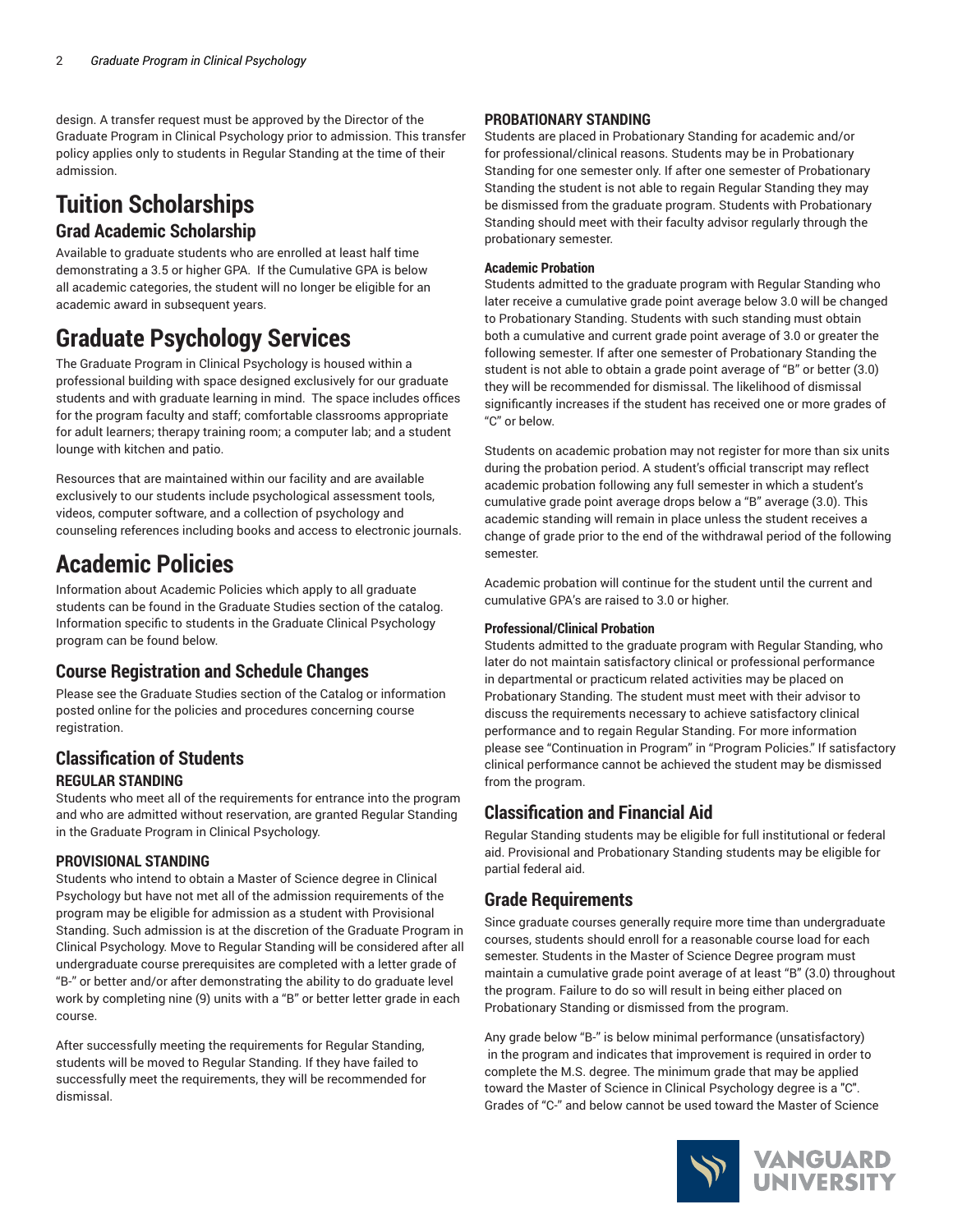degree except by repeating the course with a satisfactory grade and students are required to repeat the course as soon as the course is offered in subsequent terms. Should a student need to repeat more than one course, the program can decide which course(es) must be repeated. A course cannot be repeated in the program more than twice.

Students who receive a grade which is below a "B-" will be required to meet with the Director to determine whether or not they should continue in the program. A second course grade that is below a "B-" may result in being recommended for dismissal.

### **Continuation in the Program**

In addition to meeting academic standards for graduation, students are expected to meet generally accepted behavioral criteria for a mental health professional. Relevant areas include, but are not limited to, following appropriate ethical-legal standards, demonstrating reasonable maturity in professional interpersonal contacts, and remaining free of personal-emotional behaviors that could constitute a reasonable threat to the welfare of the public to be served. If a situation of concern arises in regards to these issues either in departmental or practicum related activities, the student will meet with the Program Director, Director of Clinical Training and the student's advisor to discuss the student's status in the program.

As a condition of the student's continuation in the program the department has the option to require the student to address these issues through personal therapy. If required, the student must see a licensed Psychologist, Marriage and Family Therapist, Professional Clinical Counselor, Clinical Social Worker or Psychiatrist. Upon agreement by the Director, Director of Clinical Training, the student's advisor and the student other options such as coaching, spiritual direction, and tutoring may be considered.

Students are required to demonstrate increasing competence and professional skill as well as compliance with ethical standards and legal mandates throughout clinical training. Progression in the program is granted based partly on satisfactory performance in clinical training. If satisfactory performance is not maintained students may be placed on Professional/Clinical Probation or dismissed from the program. In order to assess performance, evaluations of clinical activity may be obtained from clinical sites, professors, and others involved with the student's clinical training, and will be reviewed by the Director of Clinical Training. If in the opinion of the Director of Clinical Training, evaluations indicate that a student's clinical and/or professional activities have exposed, are exposing, or indicate future likelihood of exposing one or more clients to significant risk of harm, the student will immediately be dismissed from the program. When dismissal is considered, reasonable efforts will be made to obtain evaluations from clinical sites and to include those evaluations in the decision process. The student retains all rights of and access to appeal processes.

#### **Student Status Change LEAVE OF ABSENCE POLICY**

*See Leave of Absence Policy in the graduate studies section.*

#### **TEMPORARY WITHDRAWAL FROM THE PROGRAM**

Students who do not qualify for an official Leave of Absence may apply/ request for a Temporary Withdrawal from the program. If approved, students may re-enter the program by submitting an Application for Re-

admission to the Graduate Program in Clinical Psychology. Returning students are subject to any new or changed academic regulations and program requirements in effect at the time of their re-admission.

#### **WITHDRAWAL FROM THE PROGRAM**

*See Withdrawal From the University in the graduate studies section.*

#### **RE-ADMISSION**

A student must apply for re-admission after a temporary withdrawal or withdrawing from the program/university. Returning students are subject to any new or changed academic regulations and program requirements in effect at the time of their re-admission.

Students who have been on a program approved temporary withdrawal, for two years or less must submit an Application for Re-admission to the Graduate Program in Clinical Psychology. Students who did not receive program approval for a temporary withdrawal and/or have been absent for more than two years must repeat the application process with Graduate Admissions.

A person who has been dismissed from the program may reapply to the program a minimum of two years after dismissal. The applicant must repeat the admissions process with Graduate Admissions. An additional letter must be included with the application, which 1) addresses the causes for dismissal, 2) states the reasons for requesting re-admittance, and 3) includes any other information deemed relevant by the applicant. Additional information or documentation may be required if applicable. The application will be considered with the regular admissions pool.

## **Program Policies Advising and Mentoring**

Graduate students are assigned a faculty advisor who will assist them throughout their time in the program in academic, clinical and professional aspects of their education and serve as chair for Advancement to Candidacy and Exit Project committees. The academic advising process, which is done in conjunction with the Director, Program Office, and faculty advisor, will assist the student in the planning of academic curriculum. The mentoring process is highly valued and the mentoring relationship between students and faculty/staff is encouraged. It is anticipated that this relationship will be meaningful and beneficial as the graduate student is able to have one-to-one attention and interaction.

#### **Student Load**

Full-time. A full-time academic load at the graduate level is nine (9) unit hours or more per semester, pending specific program requirements. Students may not enroll for more than fifteen (15) unit hours in a regular semester without the approval of the Director of the Graduate Program in Clinical Psychology.

Part-time. Part-time schedules are available. A student's academic load may vary according to their specific progress and standing in the program. The Director may allow deviations to the anticipated unit load in consideration of specific needs of a student.

#### **Personal Disclosure**

Looking at one's personal information, history and relationships is an integral part of clinical training. Some disclosure of such information is required in the admission process, course work and/or other program

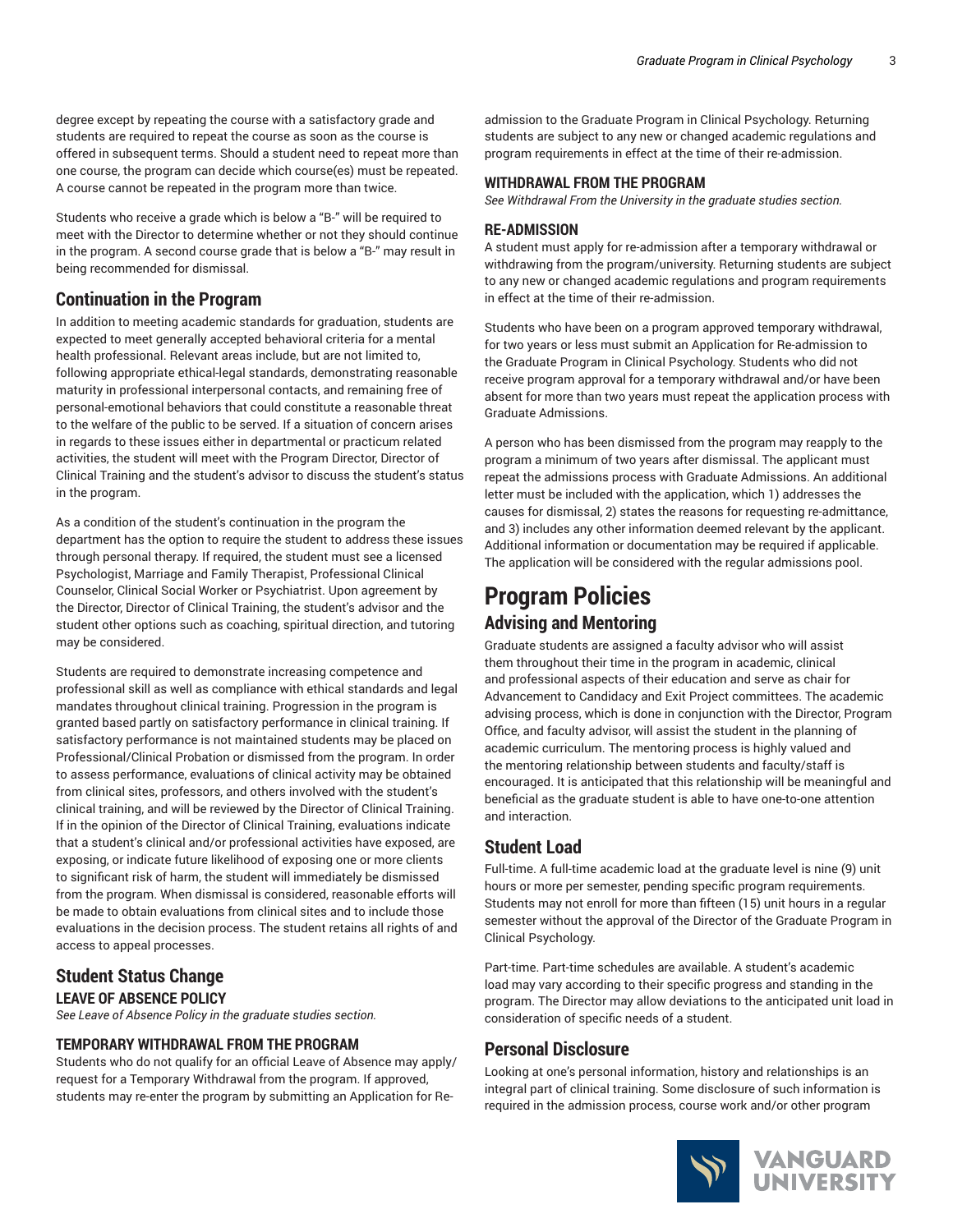related activities. The faculty and staff respect that process and will strive to keep such information confidential.

### **Vanguard Graduate Clinical Psychology Employees as Mandated Reporters for Child Abuse and Neglect**

All Graduate Clinical Psychology employees of Vanguard University are mandated reporters for child abuse and neglect. If an employee has "reasonable suspicion" of abuse, a report will be made to the appropriate authorities.

## **Personal Therapy**

It is anticipated that personal issues will arise for students in a graduate program in psychology and that it is of utmost importance for a future therapist to have been engaged in the therapeutic process as a client. Therefore, students are required to be involved in personal therapy concurrent with their course work. Prior to graduation students must complete 30 sessions of individual, couples, family and/or group therapy, and must begin those sessions within their first semester of the program.

- Therapists must be licensed as a Psychologist, Marriage and Family Therapist, Clinical Social Worker, or Professional Clinical Counselor.
- Only psychotherapy groups fulfill this requirement. Groups created for the purpose of being a psycho-educational, marriage/pre-marital, support group, 12 step programs, or other non-psychotherapy formats will not be accepted. If you have questions about the acceptability of a specific group, the program will be happy to assess the group prior to you beginning sessions and, if it meets the requirements, will give approval.
- Individual, couples and family sessions are to be at least 45 minutes in length; group therapy sessions are to be at least 90 minutes in length. Sessions which are longer in length will be considered as one session.
- No more than one session per day will be counted towards the requirement. Multiple sessions per week may be counted towards the requirement.
- Personal therapy requirement will be considered to be fulfilled when the student submits a completed and signed Personal Therapy Record form(s) which indicates the required number of therapy sessions have been completed.
- Therapy sessions must be in person. They may not be online, phone, etc.
- Therapy requirement may be fulfilled through multiple therapists.
- Therapy sessions must be accrued concurrent with enrollment in the program.
- Professors and other professionals involved with the graduate psychology program may not provide therapy for students.

## **Practicum Experience**

Degree requirements include the placement in a clinical practicum site(s) and completion of 225 clinical hours with a minimum of 150 face-to-face client contact hours. In compliance with state requirements, students must be concurrently enrolled in a practicum course (PSYG-626 Professional Skills in Clinical Practice, PSYG-726 Case Conceptualization or PSYG-727 Practicum) while gaining clinical hours. Hours of experience gained as a student may also be applied to licensing requirements for Marriage and Family Therapists in the state of California.

Students interested in licensure as PCC must complete a minimum of 280 hours of face-to-face supervised clinical experience counseling individuals, families, or groups. For PCC licensure, hours of experienced gained as a student are not applied to licensing requirements.

Practicum hours can be used to meet both degree/MFT and PCC requirements.

## **Advance to Candidacy**

Degree bound students must officially be advanced to candidacy status prior to degree confirmation. Neither admission to the Master of Science program nor completion of required course work automatically advances a student to candidacy for the Master of Science Degree.

To be eligible to apply for Advancement to Candidacy students must have begun practicum placement and have met the minimum required client hours. Additionally, the project must be completed before the last semester in the program.

The results from the Advance to Candidacy process will be used to determine whether the student displays:

- 1. Academic and professional ability in the program.
- 2. Preparation which constitutes a satisfactory foundation on which to complete the program.
- 3. Necessary professional attitudes, value priorities and qualities of mind to justify continuation of study toward the Master of Science degree.

## **Exit Project**

In order to fulfill graduation requirements a student must successfully complete an exit project consisting of a case presentation. The Comprehensive Project course, along with the Program Director and/ or student's faculty advisor, will provide specific information about the project. Completion of the Comprehensive Project course will be during the semester in which the student intends to graduate. Under special circumstances other options for the project may be available with the approval of the Program Director.

## **Time Limit for Program Completion**

All academic work for the Master of Science degree must be completed within five (5) years from the date of official admission into the Graduate Program in Clinical Psychology. Time spent on leave of absence is calculated into that five (5) year limit. Any exceptions to the limit must be approved by the Director of the Graduate Program in Clinical Psychology.

## **Program Learning Outcomes**

## **Program Learning Outcomes**

Upon completion of this program, students will be able to:

1. Apply fundamental knowledge within the field of clinical psychology and psychotherapy to the treatment of individuals, families and groups.

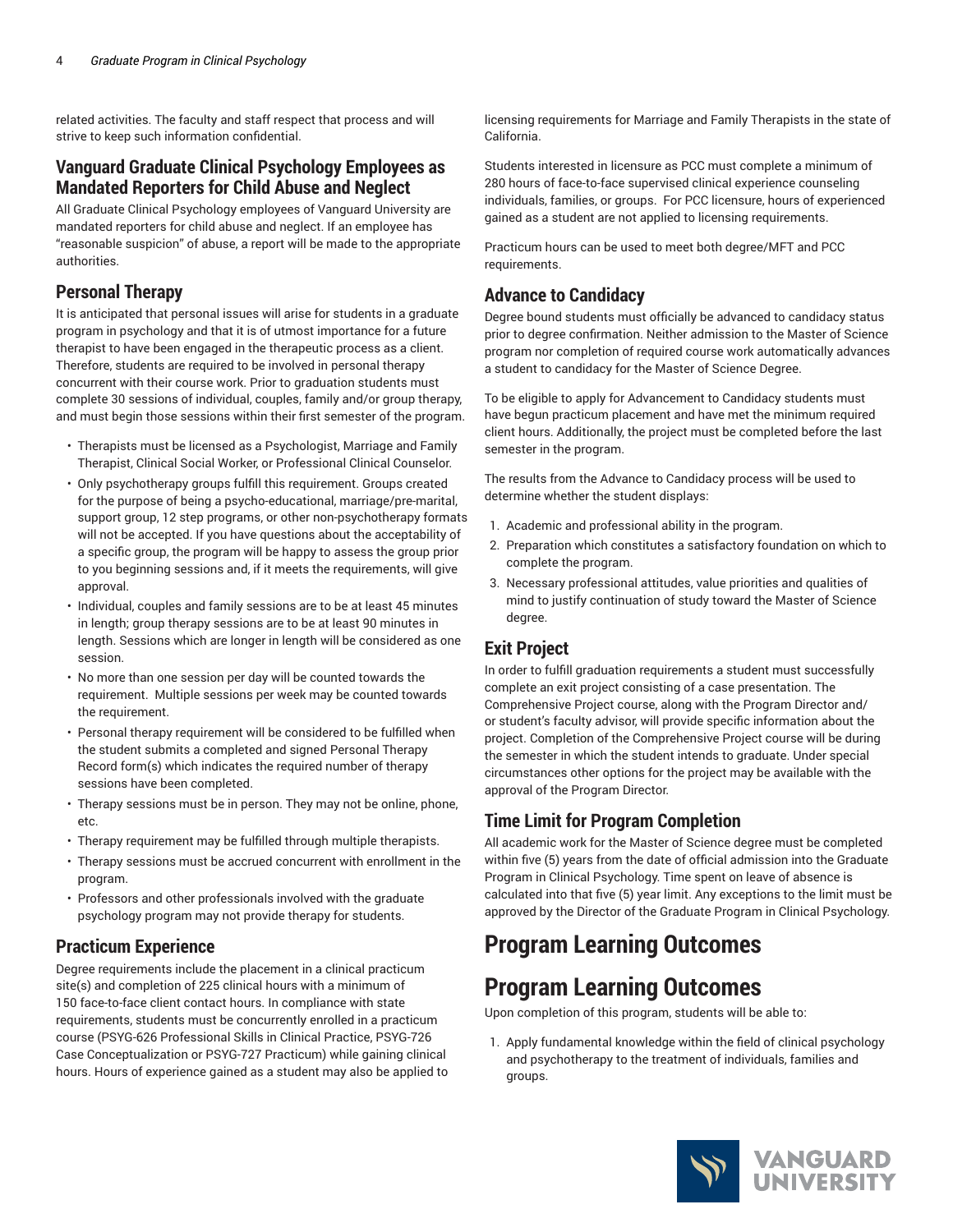- 2. Demonstrate and apply cultural competency and sensitivity in the psychotherapeutic process.
- 3. Demonstrate and apply the integration of faith in the psychotherapeutic process.
- 4. Demonstrate effective clinical techniques within a therapeutic relationship.
- 5. Demonstrate effective written and oral communication skills as it specifically pertains to the field of psychotherapy.
- 6. Develop the professional and personal qualities that are intimately related to effective psychotherapy. Including competence, acceptance, curiosity, caring, integrity, sensitivity, flexibility, insight, compassion, and personal presence.

## **Program Degree Program:**

• Clinical [Psychology](https://catalog.vanguard.edu/archives/2020-2021/sobe/graduate/clinical-psychology/clinical-psychology-ms/) M.S. ([https://catalog.vanguard.edu/](https://catalog.vanguard.edu/archives/2020-2021/sobe/graduate/clinical-psychology/clinical-psychology-ms/) [archives/2020-2021/sobe/graduate/clinical-psychology/clinical](https://catalog.vanguard.edu/archives/2020-2021/sobe/graduate/clinical-psychology/clinical-psychology-ms/)[psychology-ms/\)](https://catalog.vanguard.edu/archives/2020-2021/sobe/graduate/clinical-psychology/clinical-psychology-ms/)

## **Courses**

#### **PSYG-590 Seminar: 1-3 Credits**

Study of a special topic in psychology. May be repeated for credit. Terms Typically Offered: Spring.

#### **PSYG-601 Clinical Foundations I 3 Credits**

Clinical and theoretical foundations of the field of clinical psychology are presented with an emphasis on Client-Centered therapy and the development of beginning level skills. Course includes supervised experience which will be used in assessing eligibility for trainee status. Terms Typically Offered: Fall.

#### **PSYG-603 Advanced Psychopathology 3 Credits**

Socio-cultural, spiritual, emotional, and behavioral deviations of human behavior in adults are explored. Child and adolescent psychopathology is introduced. Course emphasizes the DSM, etiology, differential diagnostic skills, evidence based treatment and an understanding of cultural differences in the expression and assessment of pathology. Terms Typically Offered: Fall.

#### **PSYG-604 Ethical and Legal Issues 3 Credits**

Exploration of the legal and ethical issues pertinent to the field of psychology. The roles and responsibilities of the practitioner are evaluated emphasizing the application of ethical standards to clinical work in varied settings.

Terms Typically Offered: Fall.

#### **PSYG-605 Family Psychotherapy 3 Credits**

Examination of the intervention techniques, evidence based practices, and major theories of Marriage and Family Therapy. Application of each theory is evaluated for cultural appropriateness, legal and ethical considerations, working with the severely mentally ill and their families, and use within community mental health services. Terms Typically Offered: Spring.

#### **PSYG-611 Clinical Foundations II 1-3 Credits**

This class offers additional training of basic clinical skills with an emphasis on facilitating the capacity for empathic listening, reflection, and skills necessary for building, monitoring, and maintaining a therapeutic alliance.

Prerequisite: PSYG-601 Terms Typically Offered: Spring.

#### **PSYG-613 Research Methodology 1 Credit**

Overview of behavioral science statistics focusing on how to conduct research, to be an educated consumer of research and to apply research findings to clinical practice.

Terms Typically Offered: Fall, Spring, and Summer.

#### **PSYG-614 Advanced Developmental Psychology 3 Credits**

An in-depth exploration of human development through the neurobiological, behavioral, socio-cultural, cognitive, and spiritual perspectives with an emphasis on attachment and clinical application. Terms Typically Offered: Fall.

#### **PSYG-615 Child & Adolescent Psychotherapy 3 Credits**

The clinical application of theory, assessment and treatment for children and adolescents is examined. Legal and ethical concerns, therapeutic interventions, diversity, socio-economic factors and development are addressed.

Terms Typically Offered: Spring.

#### **PSYG-616 Psychodynamic Theory/Treatment 3 Credits**

A study of the theories and processes of therapy based on the psychodynamic modality. Emphasis is placed on understanding a client's internal dynamics. Application is made in relation to theoretical and DSM diagnoses, assessment and treatment of individuals as well as an understanding how this approach can be utilized in multiple settings and with multiple populations.

Prerequisite: PSYG-603, PSYG-604 Terms Typically Offered: Spring.

#### **PSYG-617 Cognitive-Behavorial Theory & Treatment 3 Credits**

A study of the theories and processes of therapy based on the cognitivebehavioral modality. Focus is placed on how belief systems interface with behavior and emotion. Application is made in relation to theoretical diagnosis, assessment and treatment of individuals, particularly with anxiety based or related conditions.

Prerequisite: PSYG-603, PSYG-604 Terms Typically Offered: Fall.

#### **PSYG-618 Current Psychotherapy Topics 1 Credit**

Study of a current topic within the field of psychotherapy. May be repeated for credit.

Terms Typically Offered: Fall, Spring, and Summer.

#### **PSYG-620 Clinical and Professional Development 1-3 Credits**

This class offers additional training of clinical skills, psychopathology, diagnoses, legal and ethical issues, report writing, treatment planning, and case conceptualization.

Terms Typically Offered: Fall, Spring, and Summer.

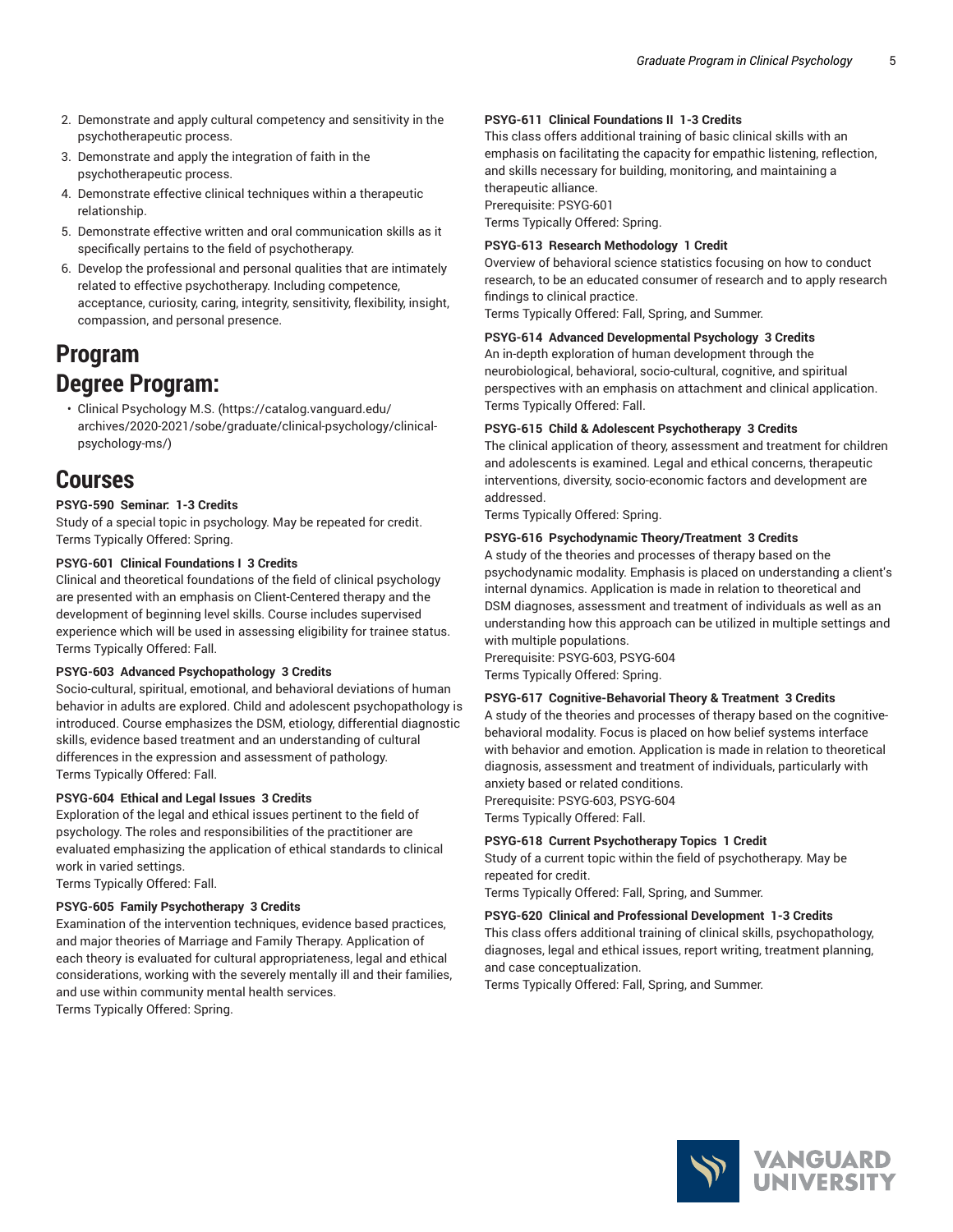#### **PSYG-626 Professional Skills in Clinical Practice 3 Credits**

Documentation, case report writing, and treatment planning are taught while students are concurrently placed in a field practicum. Students learn how to create professional documents for community mental health settings, legal systems and private practice while developing their clinical skills.

Prerequisite: PSYG-601, PSYG-603, PSYG-604 and an additional three unitsfrom any course(s) in the Graduate Program in ClinicalPsychology. Terms Typically Offered: Spring.

#### **PSYG-650 Teaching Assistantship 1-4 Credits**

Open to students with the approval of the instructor and director. Regular hours each week for classes and/or meetings are established at the beginning of the semester. The student assists an instructor in planning and conducting a course. These credits do not count toward degree requirements.

Terms Typically Offered: Fall.

#### **PSYG-655 Research Assistantship 1-4 Credits**

Open to students with the approval of the instructor and director. Regular hours each week for classes and/or meetings are established at the beginning of the semester. The student carries out supervised research activities. These credits do not count toward degree requirements. Terms Typically Offered: Fall.

#### **PSYG-660 Career Development 3 Credits**

A study of current theories and processes regarding career development including decision-making models; interrelationships between work, family and other factors; and multicultural considerations in career development. Application is made to clinical practice; how to assess interest and ability; and how to access occupational, educational, and professional resources.

Terms Typically Offered: Summer.

#### **PSYG-670 Special Topic: 1-3 Credits**

Study of a special topic in psychology. May be repeated for credit. Terms Typically Offered: Summer.

#### **PSYG-680 Independent Studies: 1-3 Credits**

A study of a subject not addressed by a regular course that is initiated by the student through a written prospectus of the proposed study and the securing of an appropriate sponsoring faculty member to supervise and evaluate the study.

Terms Typically Offered: Fall, Spring, and Summer.

#### **PSYG-704 Addictive Behaviors 3 Credits**

Current theoretical and clinical approaches regarding the etiology, diagnosis, treatment, and prevention of the spectrum of addictive behaviors are taught, with an emphasis on alcohol and substance abuse. Terms Typically Offered: Spring.

#### **PSYG-710 Psychotherapy & Diversity 3 Credits**

Class focuses on developing the student's sensitivity, increased selfawareness, understanding and respect for the diversity of human beings and examines how issues of diversity are related to the therapeutic process. Emphasis is placed on enhancing cultural competency. Terms Typically Offered: Summer.

#### **PSYG-711 Violence, Abuse, and Trauma 2-3 Credits**

Theoretical, legal and ethical understanding of abuse, trauma and crisis is explored by examining prevention, intervention, assessment, treatment and clinical application. Child Abuse, Domestic Violence and Family Violence are emphasized.

Terms Typically Offered: Summer.

#### **PSYG-712 Psychology, Theology & Spirituality 3 Credits**

Explores the integration of psychology, theology, and spiritual formation and how it affects the mental health of the client. Consideration given to the role of the therapist and the therapeutic relationship with an emphasis on the Christian faith.

Terms Typically Offered: Fall.

#### **PSYG-716 Couples Psychotherapy 3 Credits**

Theories of couple therapy are examined, including evidence based practices, emotionally focused therapy, systems theory, couple assessment, and therapeutic interventions. Terms Typically Offered: Fall.

#### **PSYG-717 Group Psychotherapy 3 Credits**

A study of the theories and processes of therapy based on the group modality. Focus is placed on the concepts of the primary therapeutic factors, stages, interventions, critical incidents and diversity. Application is made to group dynamics and development of clinical skills. Terms Typically Offered: Spring.

#### **PSYG-720 Clinical Psychopharmacology 2-3 Credits**

Overview of current research and use of psychotropic medications for the spectrum of disorders as described in the DSM are presented. Ethical, legal, and scope of practice issues are included. Prerequisite: PSYG-603 Terms Typically Offered: Summer.

#### **PSYG-724 Psychosocial Stressors and Ment Health 3 Credits**

Examination of the unique theoretical and clinical components related to working with minors, the elderly, and issues related to pregnancy, death and dying. Students are trained to work within the public mental health system and with the severely mentally ill. Placement within the legal system, housing and healthcare alternatives will be explored. Prerequisite: PSYG-603, PSYG-604 Terms Typically Offered: Spring.

#### **PSYG-725 Psychological Testing 3 Credits**

Basic testing skills are developed and psychometric theory is emphasized. Students are trained in the administration, scoring, interpretation and application of resulting data. Culturally appropriate use of assessment tools is included. Course prerequisite is PSYG-613; and PSYG-626 is recommended. Prerequisite: PSYG-626 recommended Terms Typically Offered: Fall.

#### **PSYG-726 Case Conceptualization 1.5 Credits**

In-depth processing of clinical casework with emphasis on case conceptualization, etiology, diagnosing both theoretically and according to the DSM, treatment planning and prognosis. Case management and use of supervision are discussed with emphasis on appropriate referrals. Concurrent field placement is required for this course.

Prerequisite: PSYG-626

Terms Typically Offered: Fall and Spring.